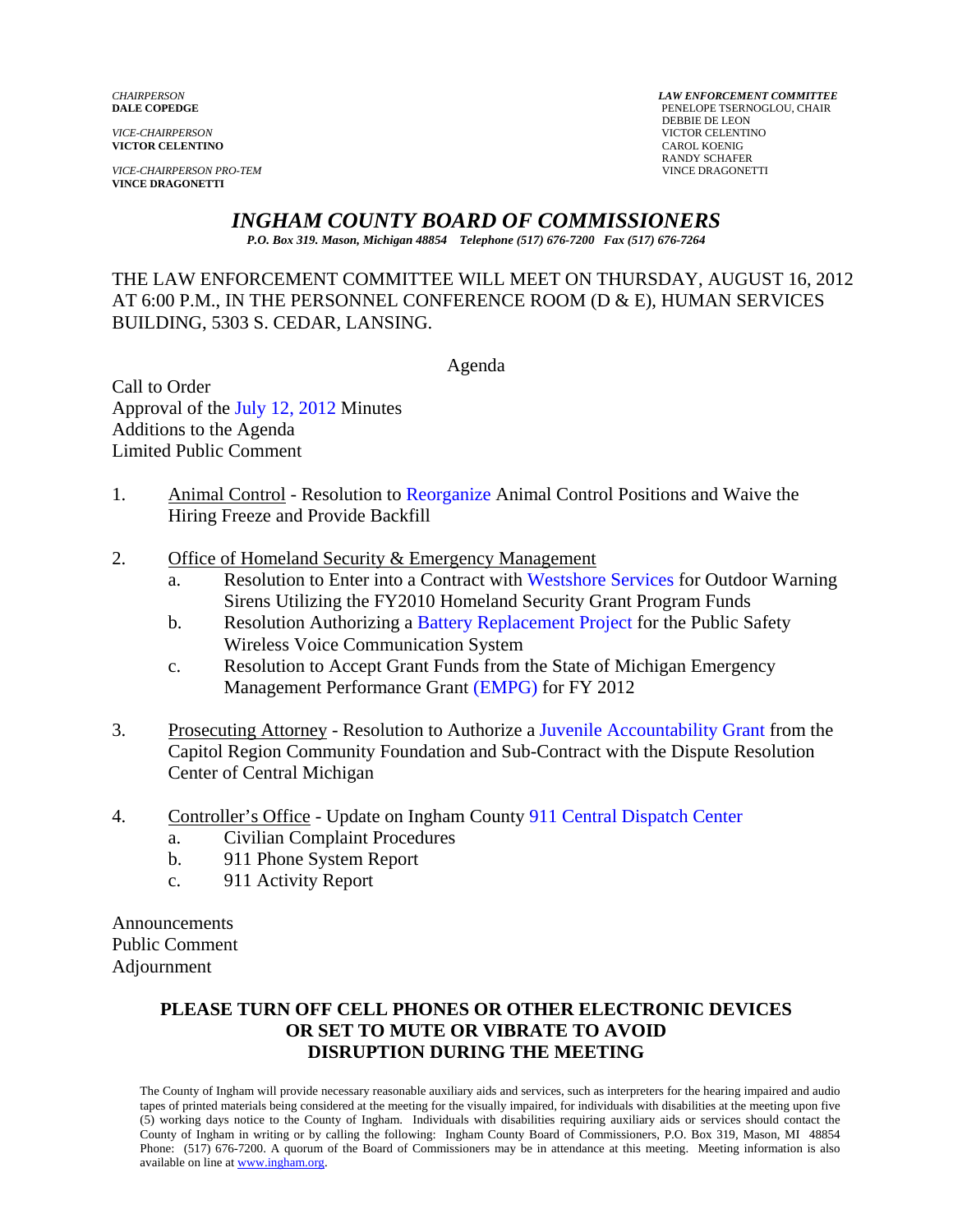#### LAW ENFORCEMENT COMMITTEE July 12, 2012 **Minutes**

<span id="page-1-0"></span>

| <b>Members Present:</b> | Penelope Tsernoglou, Debbie De Leon, Victor Celentino, Carol Koenig<br>and Vince Dragonetti |
|-------------------------|---------------------------------------------------------------------------------------------|
| Members Absent:         | Randy Schafer                                                                               |
| <b>Others Present:</b>  | Board Chairperson Copedge, John Neilsen and others                                          |

The meeting was called to order by Chairperson Tsernoglou at 6:00 p.m. in the Personnel Conference Room "D & E" of the Human Services Building, 5303 S. Cedar Street, Lansing.

Approval of the June 14, 2012 Minutes MOVED BY COMM. DRAGONETTI, SUPPORTED BY COMM. CELENTINO, TO APPROVE THE JUNE 14, 2012 MINUTES AS SUBMITTED.

MOTION CARRIED UNANIMOUSLY. Absent: Comm. Koenig and Comm. Schafer

Additions to the Agenda None.

Limited Public Comment None.

#### MOVED BY COMM. DRAGONETTI, SUPPORTED BY COMM. CELENTINO, TO APPROVE A CONSENT AGENDA FOR THE FOLLOWING ITEMS:

- 1. Community Corrections Advisory Board Resolution Authorizing Submission of a Grant Application and Entering into a Contract with the Michigan Department of Corrections for Ingham County/City of Lansing Community Corrections and Authorizing Entering into Subcontracts for Community Corrections Programs for FY 2012-2013
- 2. Sheriff's Office Resolution Honoring Lt. Mike DeBruin for his Twenty-Two Dedicated Years of Service to the Ingham County Sheriff's Office

MOTION CARRIED UNANIMOUSLY. Absent: Comm. Koenig and Comm. Schafer

MOVED BY COMM. DRAGONETTI, SUPPORTED BY COMM. CELENTINO, TO APPROVE THE ITEMS ON THE CONSENT AGENDA.

MOTION CARRIED UNANIMOUSLY. Absent: Comm. Koenig and Comm. Schafer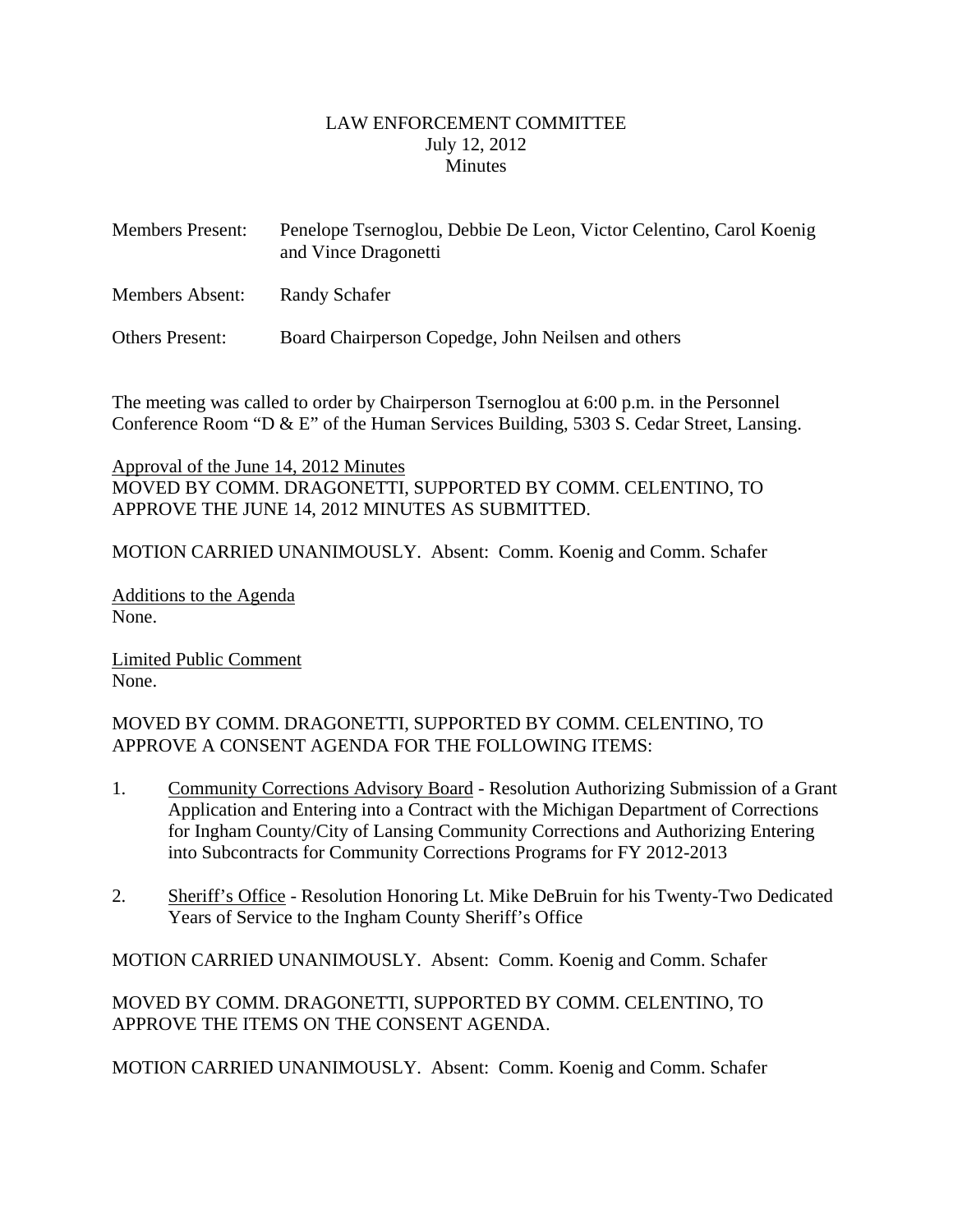3. Controller's Office - Discussion Item: Review of Clinton and Eaton County Areas Receiving Direct 911 Service from Ingham County (*No Materials*)

Mr. Neilsen provided a letter regarding the 911 service area covered by Ingham County dated July 12, 2012, and a map outlining the Lansing-Dewitt Township 425 Area.

Mr. Neilsen provided the Committee with an update regarding the 911 Service Area covered by the Ingham County 911 Central Dispatch Center in addition to highlighting 425 Agreements and annexations. He expressed concern that Clinton County levies a surcharge and Eaton County levies a millage for 911 services provided in the Ingham County 911 Central Dispatch Center coverage area; however, Ingham County is not receiving those revenues.

The Committee held a discussion regarding the 425 Agreement between DeWitt Charter Township and the City of Lansing including its effect on the Capital Area Regional Airport.

(Comm. Koenig arrived at 6:10 p.m.)

Mr. Neilsen stated in order to properly invoice Clinton and Eaton Counties for the Ingham County 911 Central Dispatch Center service a formula was derived by using the 2010 local surcharge receipts, 2010 Census population and 2010 (estimated) devices per resident (Clinton County) and the average millage rate (Eaton County) in order to estimate a reasonable share.

The Committee discussed who provides 911 services to the airport, Bath Township and parts of Lansing, Eaton County, in addition, to cost associated with the 911 services giving the example of the radios.

Mr. Neilsen stated a letter will be drafted to send to Eaton and Clinton Counties requesting their participation with Ingham County 911 Central Dispatch Center costs. Comm. Celentino asked that Chairperson Tsernoglou provide this information to the County Service Chairperson. Mr. Neilsen stated he will provide the full Board with the letter that was distributed. Comm. De Leon would like the full Board to understand that Law Enforcement is handling this issue. Comm. Dragonetti expressed concerns of the different calculations for Clinton and Eaton Counties.

- 4. Board Referrals
	- a. Letter from McCartney & Company, P.C. with Attached Annual Accounting for the Ingham County 9-1-1 Service District

Mr. Neilsen reviewed the referral stating this is reporting for 911 surcharge pool which is used in the statewide database.

- b. Letter from Silver & Van Essen, P.C. Regarding the 425 Agreement Between Dewitt Charter Township and City of Lansing
- c. Letter from Thrun Law Firm, P.C. Regarding the 425 Agreement Between Dewitt Charter Township and City of Lansing
- d. Letter from Silver & Van Essen, P.C. Regarding the 425 Agreement Between Dewitt Charter Township and City of Lansing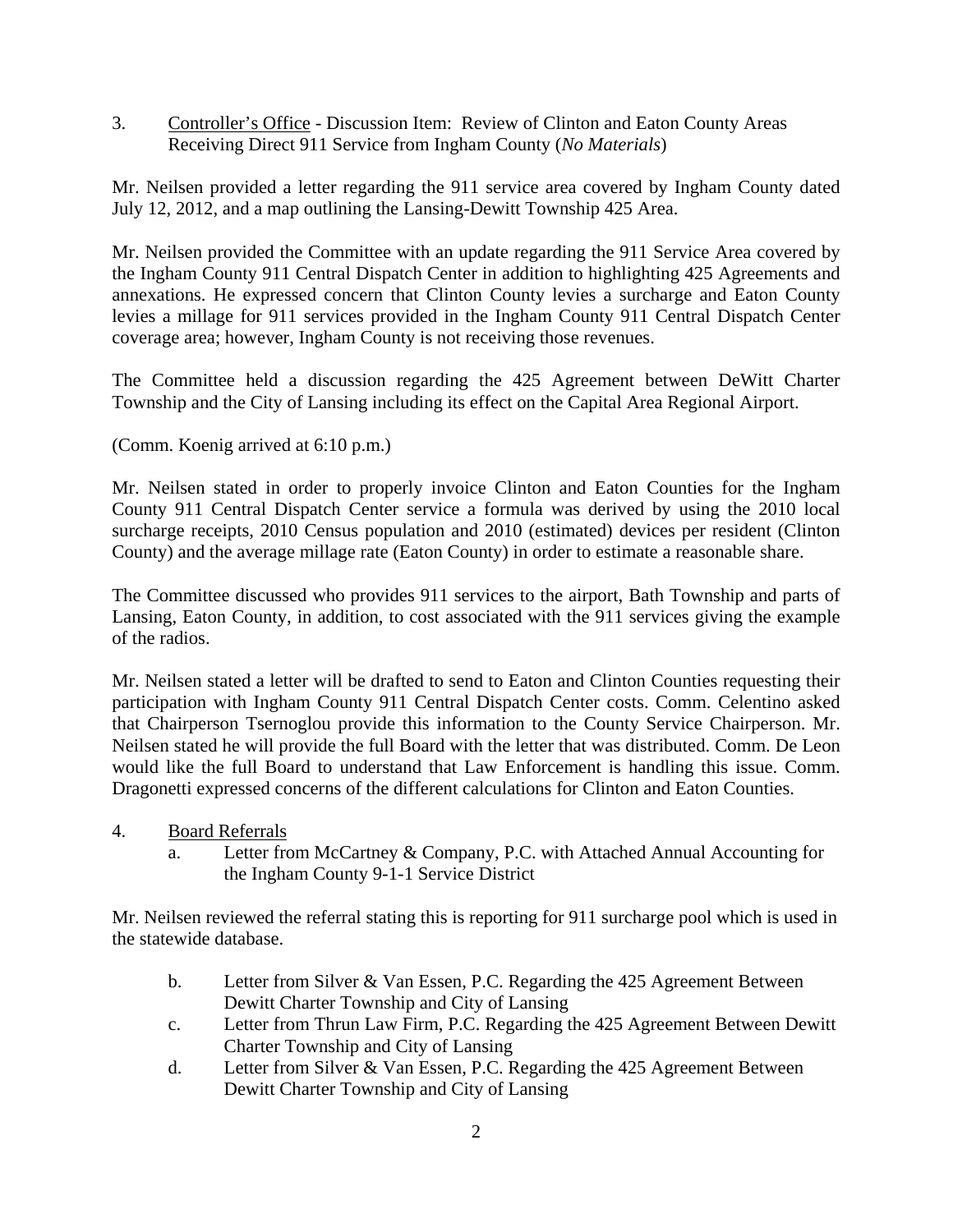The Board referrals were received and placed on file.

#### **Announcements**

Board Chairperson Copedge informed the Committee he received a phone call from an individual concerning a call made to the Lansing 911 Center involving an incident. Mr. Neilsen provided details regarding the concern then explained procedures and archiving recordings. The Committee asked for more details on the coordination within the 911 Centers.

Public Comment None.

The meeting adjourned at approximately 6:45 p.m.

Respectfully submitted,

Julie Buckmaster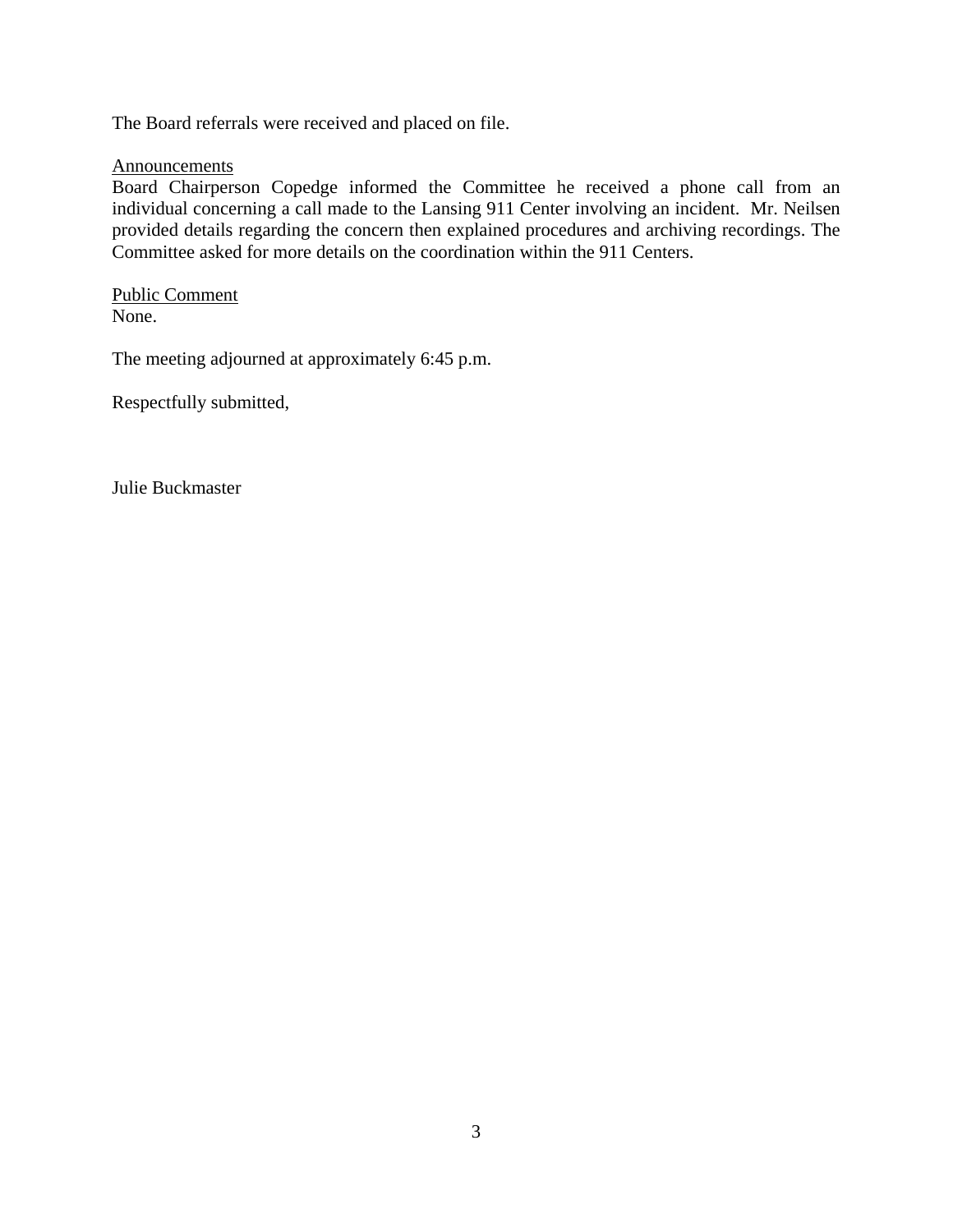# **AUGUST 16, 2012 LAW ENFORCEMENT AGENDA STAFF REVIEW SUMMARY**

## **RESOLUTION ACTION ITEMS:**

#### **The Deputy Controller is recommending approval of the following resolutions:**

*1. Animal Control - Resolution to Reorganize Animal Control Positions and Waive the Hiring Freeze and Provide Backfill* 

This resolution would authorize through the reorganization of personnel at the Animal Control Department to better meet the Departments needs. A vacant full time Animal Control Position would be eliminated from Animal Control Department and replaced with a .50 part-time Animal Control Officer and a part-time .50 Shelter Operator position.

The reorganization would have minimal cost implications.

- *2. Office of Homeland Security & Emergency Management*
	- *a. Resolution to Enter into a Contract with Westshore Services for Outdoor Warning Sirens Utilizing the FY2010 Homeland Security Grant Program Funds*

This resolution authorizes the placement of 2-way digital, outdoor warning sirens in the County. This phased part of the project will place three (3) new sirens in White Oak, Stockbridge and Bunkerhill Townships and, upgrade two (2) existing sirens in Meridian Township. Grant funds in the amount of \$76,803.00 will fully fund this part of the project.

*b. Resolution Authorizing a Battery Replacement Project for the Public Safety Wireless Voice Communication System* 

This resolution would authorize the replacement of all the current Harris Inc. radio batteries for Fire/EMS agencies in Ingham County, with longer-lasting Lithium-Ion batteries. Many of the current batteries being used have exceeded their life expectancy. A similar project was funded through these grant funds for the Ingham County Law Enforcement agencies several years ago.

This purchase is fully reimbursable through the Homeland Security Grant Program (HSGP) from the US Department of Homeland Security, passed through the Michigan State Police.

Up to 500 batteries will be replaced and Grant funds in the amount of \$53,744.00 will fully fund this part of the project.

*c. Resolution to Accept Grant Funds from the State of Michigan Emergency Management Performance Grant (EMPG) for FY 2012* 

This resolution would authorize accepting the funds for the EMPG grant for the FY2012. This reimburses Ingham County for a portion of salary and fringes for the Emergency Management Program Manager (SGT Robert Ott). This is based on performance and meeting goals set forth by the State of Michigan. This is a passthrough grant from FEMA to the Michigan State Police. This year's amount is \$47,737.00, which is anticipated within the budget.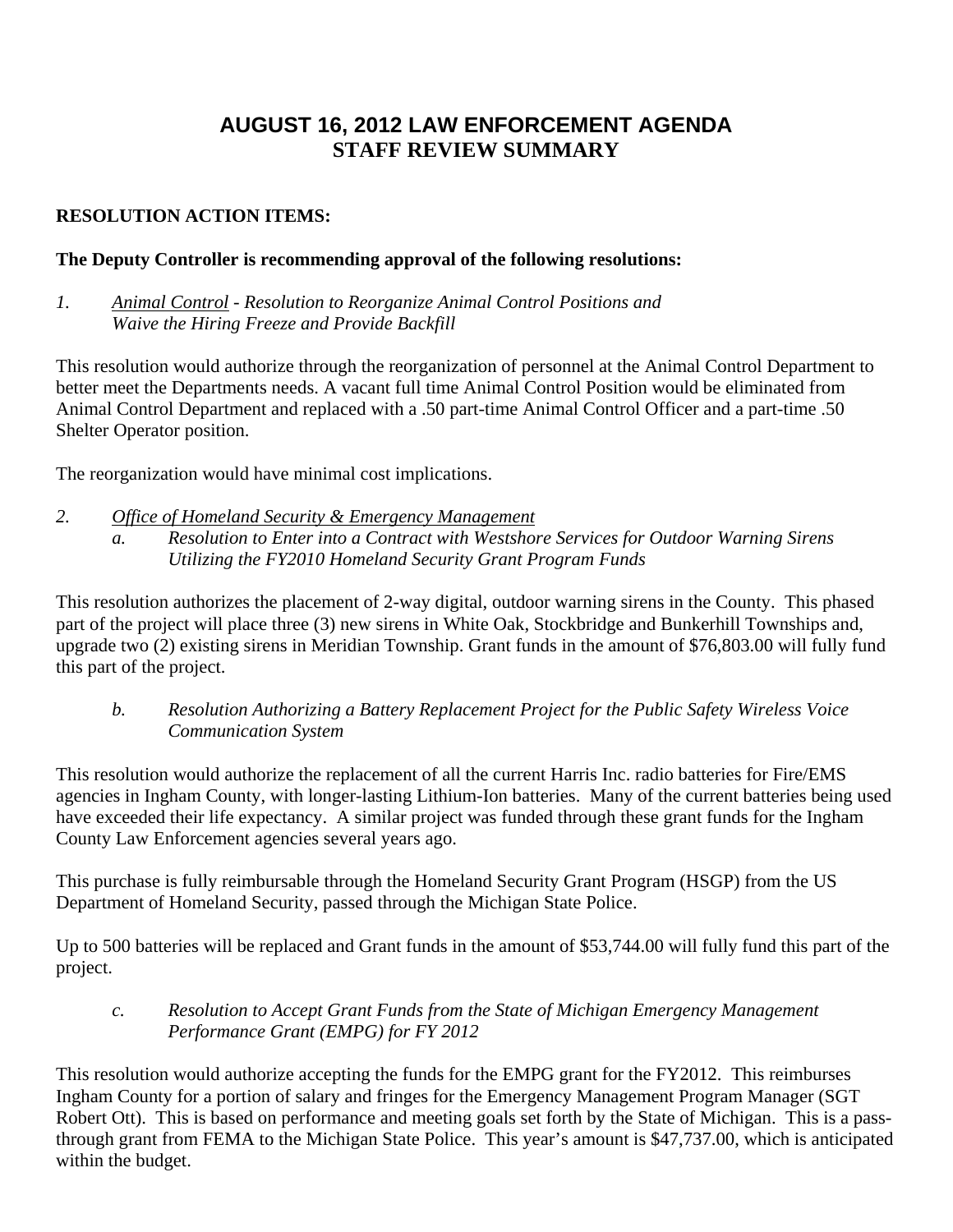*3. Prosecuting Attorney - Resolution to Authorize a Juvenile Accountability Grant from the Capitol Region Community Foundation and Sub-Contract with the Dispute Resolution Center of Central Michigan* 

This resolution would authorize a grant award contract in the amount of \$4,000 with a county match of \$2,185 for a total program cost of \$6,185 for the "Juvenile Accountability and Restorative Justice Project. It also authorizes a subcontract between the Ingham County Prosecutor and the Resolution Services Corporation, in the amount of \$6,185, for Juvenile Accountability and Restorative Justice programming for the time period of June 13, 2012 through June 12, 2013.

Funds are anticipated in the budget.

#### **This portion of the agenda is for informational purposes:**

- *4. Controller's Office Update on Ingham County 911 Dispatch Center* 
	- a. Civilian Complaint Procedures
	- b. 911 Phone System Report
	- c. 911 Activity Report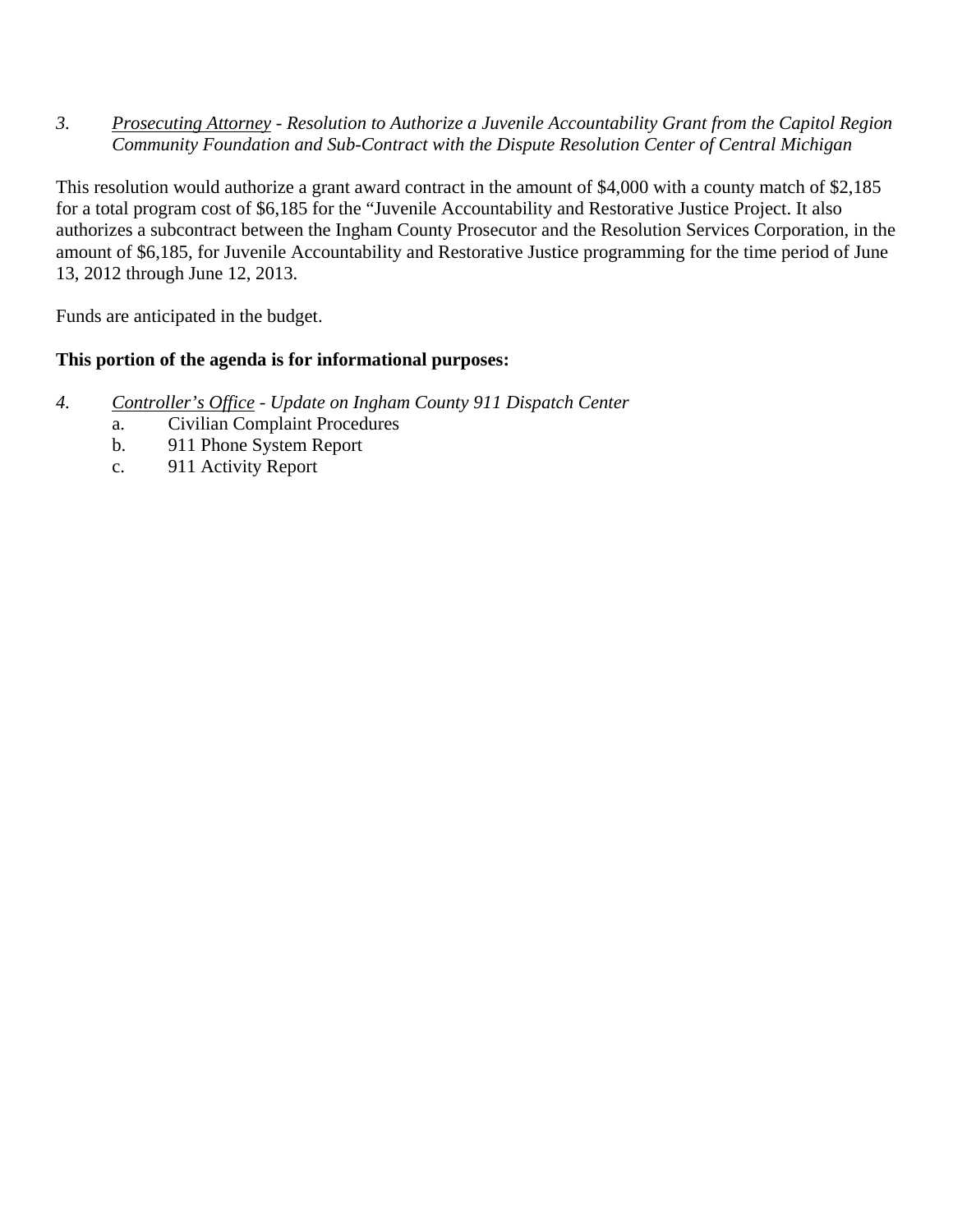# <span id="page-6-0"></span>Memo

| To:   | Law Enforcement, County Services and Finance Committee                                                                                                       |
|-------|--------------------------------------------------------------------------------------------------------------------------------------------------------------|
| From: | Jamie McAloon Lampman, Director                                                                                                                              |
| CC:   | Finance Committee; Law Enforcement Committee; Mary Lannoye, County Controller and<br>John Neilsen, Deputy Controller                                         |
| Date: | August 13, 2012                                                                                                                                              |
| Re:   | Request to waive hiring freeze and delay on a vacant Animal Control Position to be filled<br>with two part-time positions and provide backfill if necessary. |

An ICAC officer has accepted a position with the Ingham County Sheriffs Office thereby leaving a position vacant at ICAC effective August 17, 2012. He will be a great loss for our department.

I am proposing filling that position with two part-time positions to be filled by two separate employees. This change in position will increase the department's ability to meet the obligations of the department while reducing costs. Both positions are within the authority of the director to change.

**Funds are available in the General Fund.** ICAC is requesting to fill a Step I part-time kennel operator and Step I part-time animal control officer in place of the vacant full time animal control officer position. This change will provide budget savings and most importantly it will provide the necessary staffing to accomplish the priorities of the department.

The animal control officer is responsible for responding to citizen complains and the kennel operator is responsible for the care and maintenance of over 200 animals daily as well as the maintenance of the shelter facility and the euthanization of animals necessary to ensure available room for incoming animals.

This vacancy creates a severe hardship on all aspects of the department. There are three full time kennel operators and six full time road officers. With this vacancy it puts two vacancies at ICAC as one officer position is currently vacant due to FMLA. ICAC cannot meet the demand for kennel space or care for the animals and the maintenance of the facility without these positions being filled. It will hinder the department's ability to adequately and humanely process and care for the animals. Officers are already working in the kennels due to the shortages.

The minimum total personnel costs (salary and fringes) to maximum personnel costs for the two positions (parttime):

PT Animal Shelter Operator range from \$32,668 including fringe benefits to total maximum cost is \$38,530 including fringe benefits

PT ACO position range from \$32,646 to total maximum cost is \$40,124 including fringe benefits.

FT ACO position range from \$63,338 to \$80,900 including fringe benefits.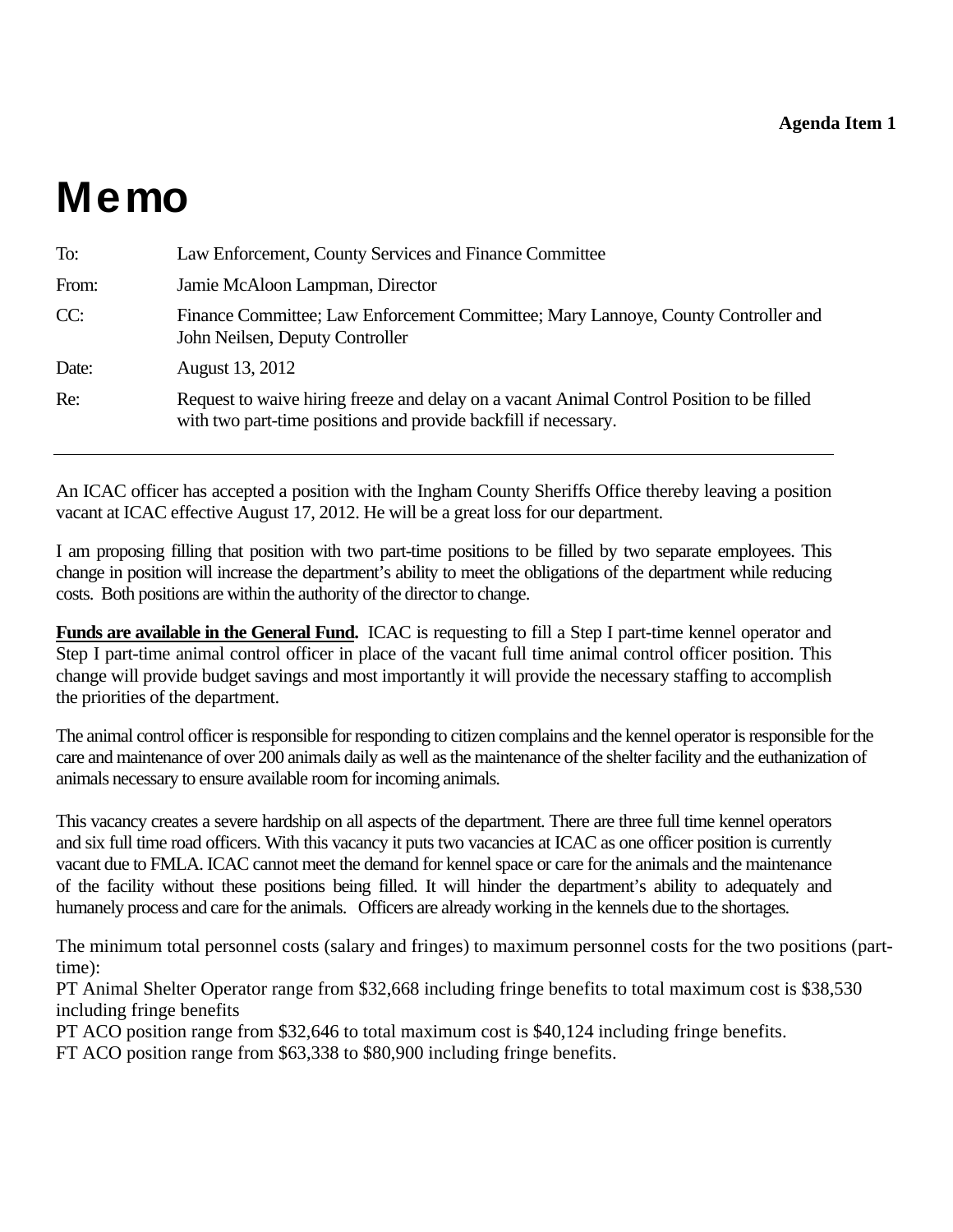The overall savings for the two positions compared to one full time position at Step 5 would be \$2,246. However ICAC is planning on hiring at Step I. Further savings will be gained as a result of less overtime being used. *The reason I mention Step 5 savings is because at Step 1 we are \$1975 over budget for this proposal however as the Steps go up so do the savings. As for the overage of \$1975—we will recoup those funds in savings to our overtime budget which takes the biggest hit from staff shortages. This reorganization will reduce salary costs and overtime.*

# **SERVICE IMPACTS**

- Decline in the quality of care and services provided to animals and citizens
- Decline of effectiveness of staff
- Threat to the safety and health of the staff; the public and the animals.
- Increase in customer complaint
- Inability to meet the minimum standards of the Department of Agriculture which could result in fines and penalties.
- Inability to accept animals as a result of inability to euthanize animals in a timely manner adequate for emptying kennels to make room for the new animals arriving.

Kennel Operators work seven days per week and cover 8-10 hour shifts each day.

Animal Control Officers work six days per work and shifts vary from 7:30 am - 8pm.Monday through Sat. Trustee labor is frequently used but not always available. The use of trustee labor is limited to simple tasks as they are not trained or skilled to do the work kennel operators perform. They are not a viable substitute. The training and skill required to perform a kennel operator's duties involve disease control, medical knowledge, the handling of vicious animals, criminal cases and the maintenance of facility operations.

These positions require a well trained individual with the skills to handle complex duties such as euthanasia, vaccinations, aggressive animals, medical treatments, report writing, and coordination efforts with the health department on communicable diseases, search warrants and numerous issues to many to include here.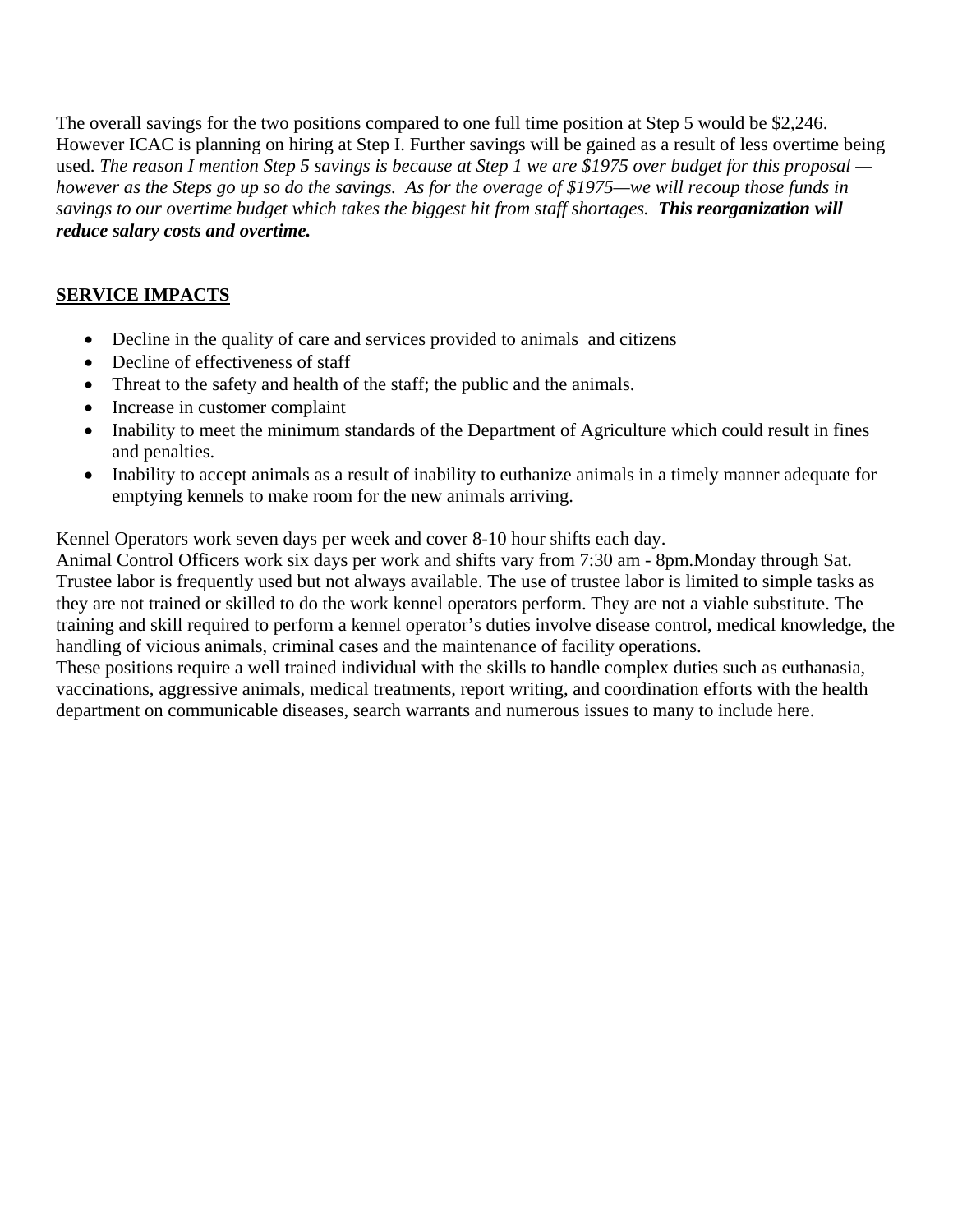Introduced by the Law Enforcement, County Services and Finance Committees of the:

### INGHAM COUNTY BOARD OF COMMISSIONERS

#### **RESOLUTION TO REORGANIZE ANIMAL CONTROL POSITIONS AND WAIVE THE HIRING FREEZE AND PROVIDE BACKFILL**

WHEREAS, an Animal Control Officer position has recently become vacant; and

WHEREAS, based on the current budget situation, duties of various positions were analyzed to determine if any cost savings could be realized; and

WHEREAS, through the reorganization of duties and sharing of personnel resources, a FTE Animal Control Position can be eliminated from Animal Control Department.

THEREFORE BE IT RESOLVED, that upon passage of this resolution, the following staffing changes shall take place and the hiring freeze be waived:

- Eliminate one FTE Animal Control Officer #421004 (\$63,338 \$80,900).
- Establish a part-time Animal Control Officer (FOP, \$32,646 \$40,124).
- Establish a part-time Shelter Operator # (FOP, \$32,668 \$38,530).

BE IT FURTHER RESOLVED, that the estimated General Fund savings from this reorganization as the position increases to Step 5 will be approximately \$2,246.

BE IT FURTHER RESOLVED, that the Controller/Administrator's Office is authorized to make any necessary budget adjustments and Position Allocation List adjustments consistent with this Resolution.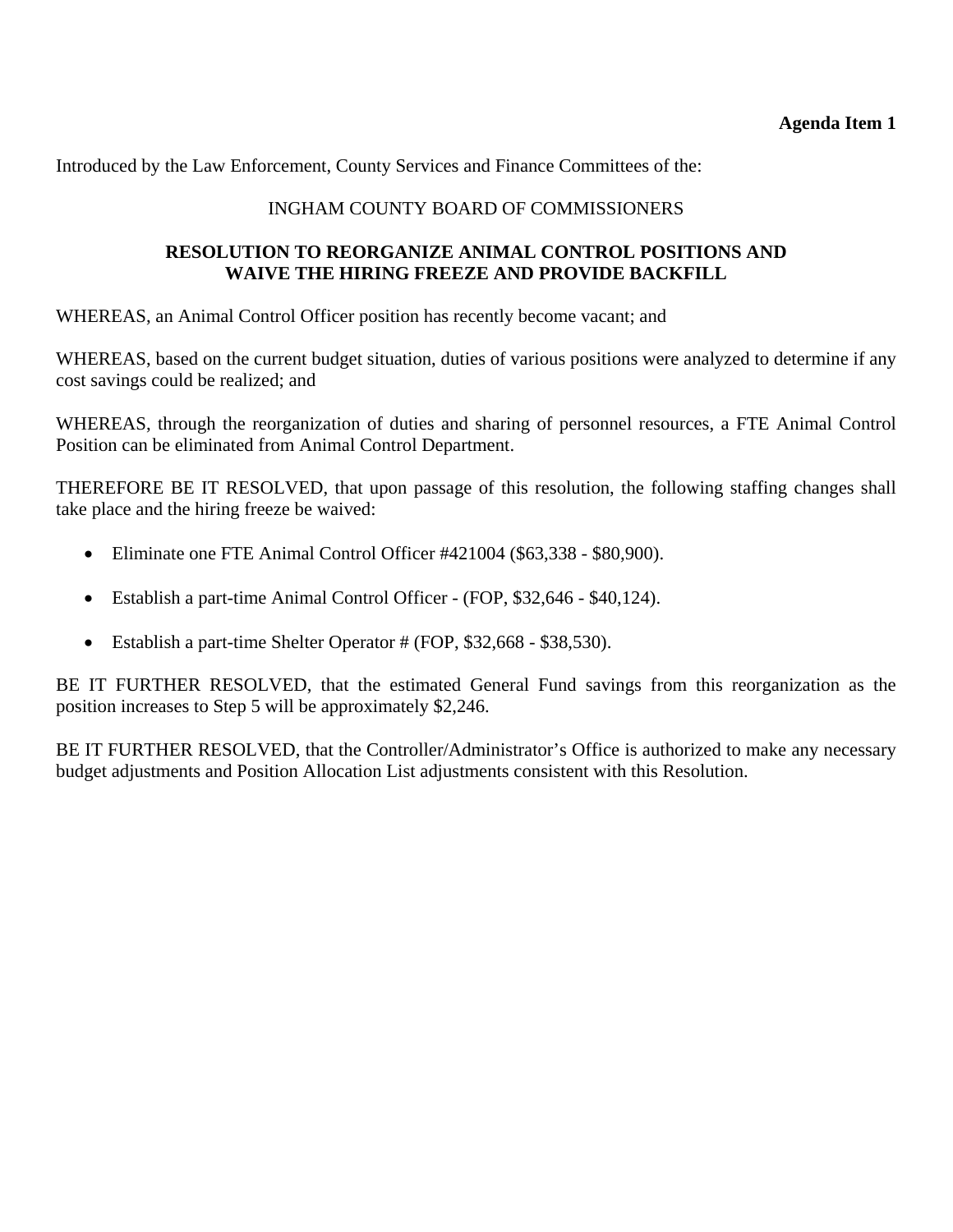## **Agenda Item 2a**

<span id="page-9-0"></span>

| DATE:           | July 24, 2012                                                                                                                    |
|-----------------|----------------------------------------------------------------------------------------------------------------------------------|
| TO:             | Law Enforcement Committee<br><b>Finance Committee</b>                                                                            |
| <b>FROM</b>     | Sergeant Robert Ott, Office of Homeland Security & Emergency Management                                                          |
| <b>SUBJECT:</b> | Contract With Westshore Services For Outdoor Warning Sirens Utilizing The Fy2010 Homeland<br><b>Security Grant Program Funds</b> |

Commissioners:

This request for approval of the use of FY2010 Homeland Security grant funds is part of an on-going project to place 2-way digital, outdoor warning sirens in the County. This part of the project will place three (3) new sirens in White Oak, Stockbridge and Bunkerhill Townships and, upgrade two (2) existing sirens in Meridian Township.

I recommend your approval.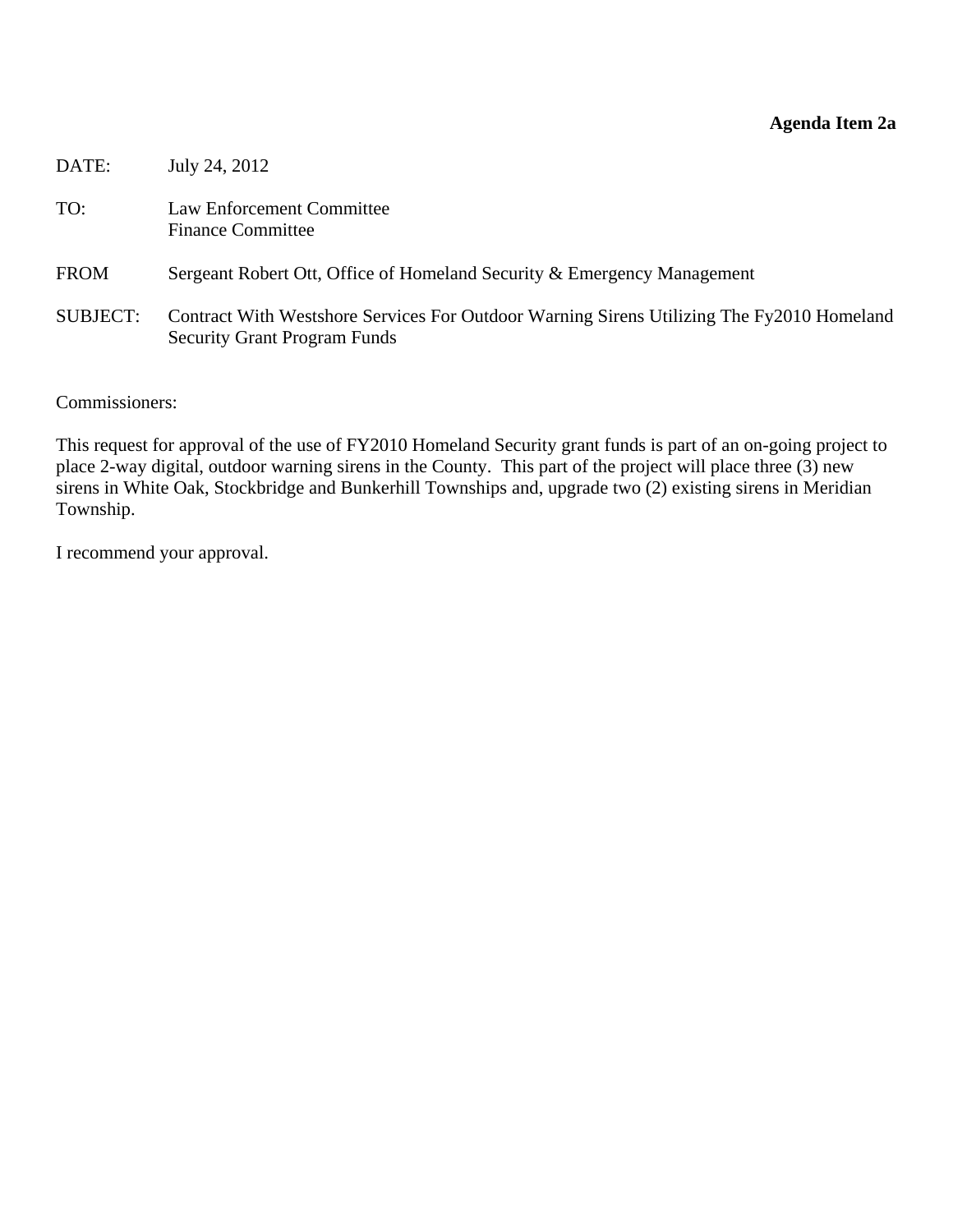Introduced by the Law Enforcement and Finance Committees of the:

#### INGHAM COUNTY BOARD OF COMMISSIONERS

#### **RESOLUTION TO ENTER INTO A CONTRACT WITH WESTSHORE SERVICES FOR OUTDOOR WARNING SIRENS UTILIZING THE FY2010 HOMELAND SECURITY GRANT PROGRAM FUNDS**

WHEREAS, the Ingham County Office of Homeland Security & Emergency Management has applied for and has been approved to receive pass through grant funds from the FY2010 Homeland Security Grant Program (HSGP); and

WHEREAS, the Ingham County Board of Commissioners previously authorized entering into a contract with the City of Lansing, to be the fiduciary agent for the FY 2010 Homeland Security Grant Program (HSGP); and

WHEREAS, vendor has been identified for this grant project.

THEREFORE BE IT RESOLVED, the Ingham County Board of Commissioners authorizes entering into a contract with Westshore Services, Inc in the amount of seventy six thousand eight hundred three dollars (\$76,803.00) for the purchase of three (3) new outdoor warning sirens and, two (2) existing siren upgrades. with the project to be completed by December of 2014.

BE IT FURTHER RESOLVED, that the Ingham County Board of Commissioners authorizes the Board Chairperson and the County Clerk to sign any necessary subcontract or purchase documents that are consistent with this resolution and approved as to form by the County Attorney.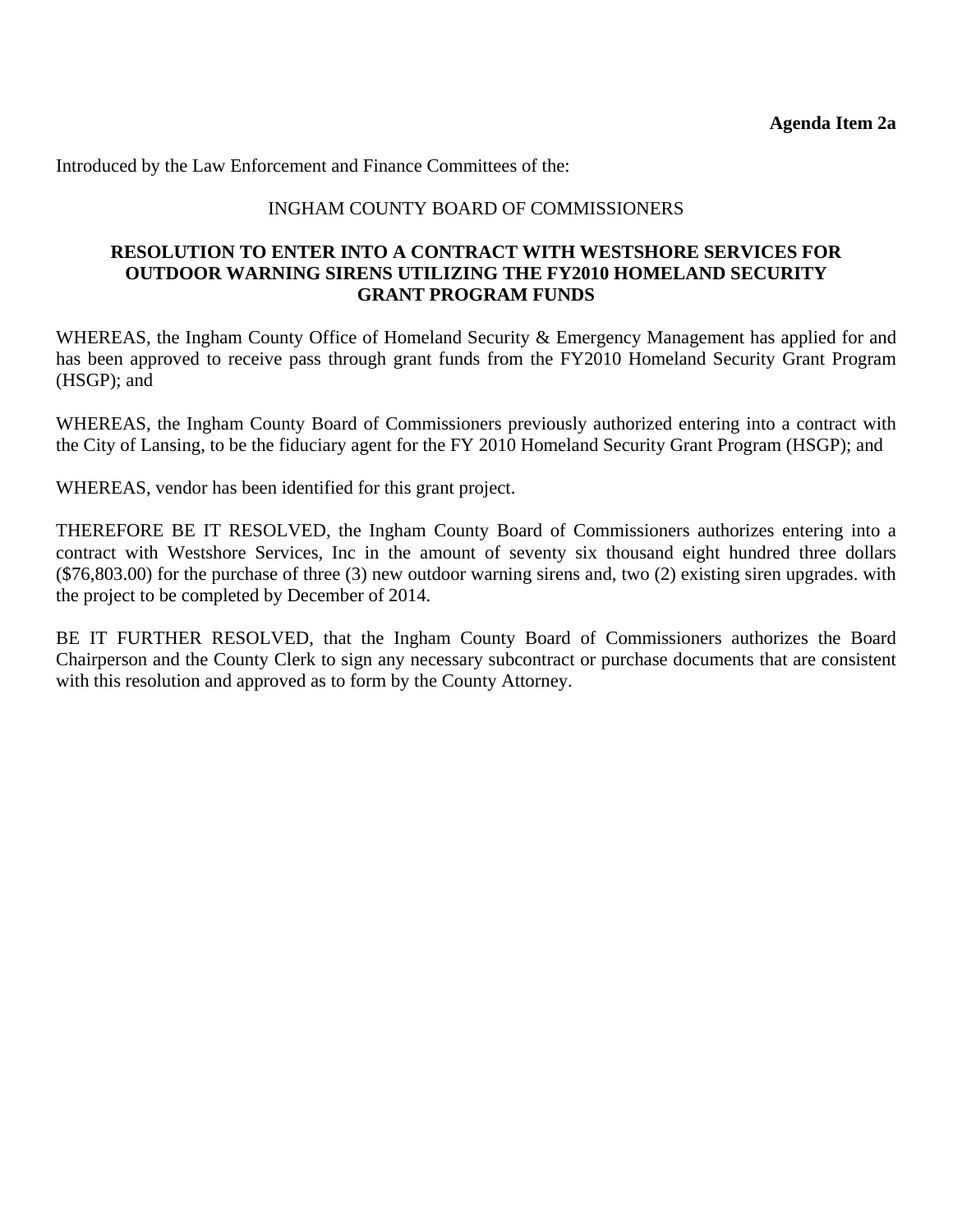# **Agenda Item 2b**

<span id="page-11-0"></span>

| DATE:           | July 29, 2012                                                                         |
|-----------------|---------------------------------------------------------------------------------------|
| TO:             | Law Enforcement Committee<br><b>Finance Committee</b>                                 |
| <b>FROM</b>     | Sergeant Robert Ott, Office of Homeland Security & Emergency Management               |
| <b>SUBJECT:</b> | Battery Replacement Project For The Public Safety Wireless Voice Communication System |

Commissioners:

This is a project to replace the existing Harris Inc. radio batteries for Fire/EMS agencies in Ingham County, with longer-lasting batteries. Many of the current batteries being used have exceeded their life expectancy.

This purchase is fully reimbursable through the Homeland Security Grant Program (HSGP) from the US Department of Homeland Security, passed through the Michigan State Police.

A similar project was approved for the County Law Enforcement agencies earlier this year.

I recommend your approval.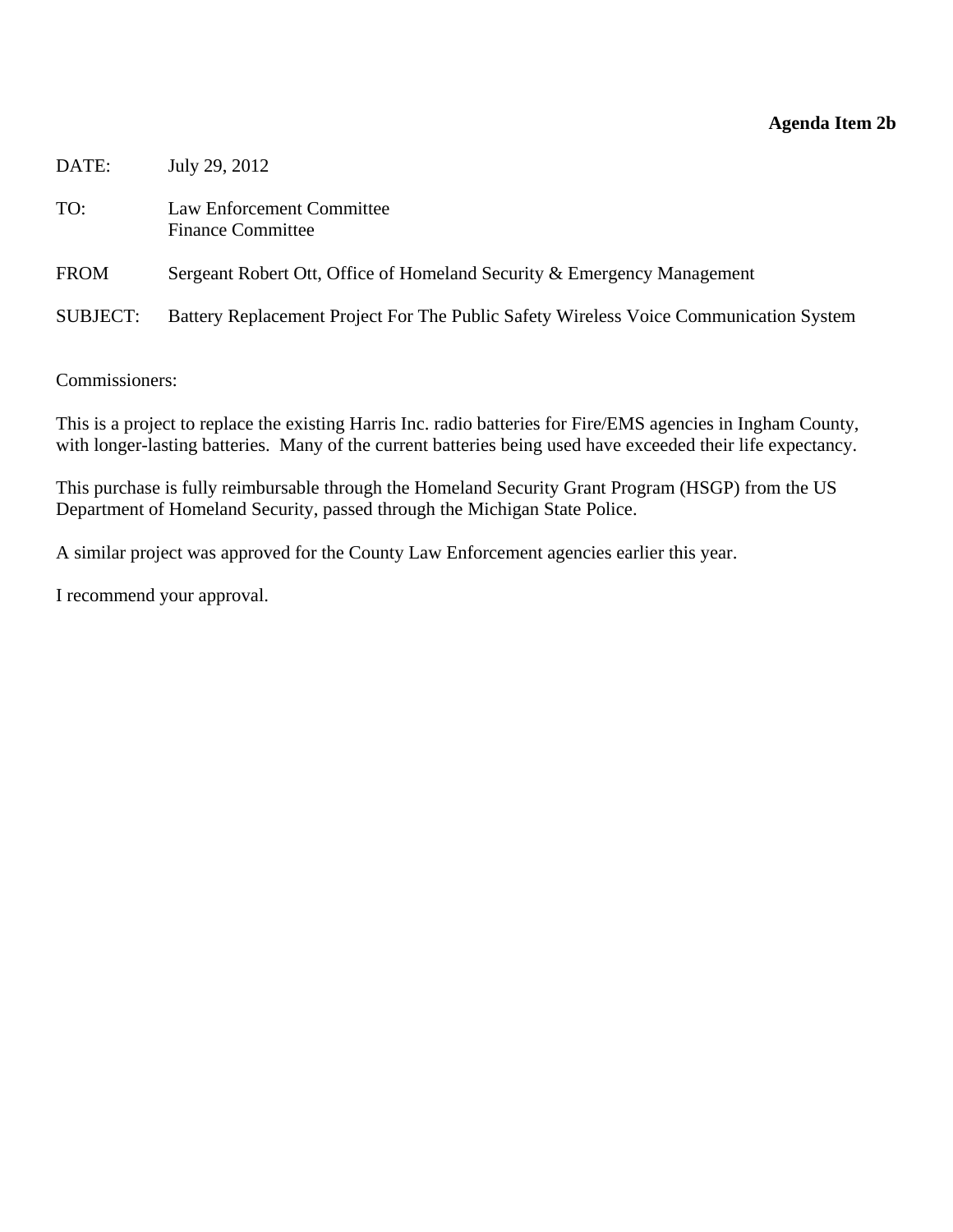Introduced by the Law Enforcement and Finance Committees of the:

#### INGHAM COUNTY BOARD OF COMMISSIONERS

#### **RESOLUTION AUTHORIZING A BATTERY REPLACEMENT PROJECT FOR THE PUBLIC SAFETY WIRELESS VOICE COMMUNICATION SYSTEM**

WHEREAS, the Ingham County Office of Homeland Security & Emergency Management has secured grant funding to replace portable radio batteries for Ingham County Fire and EMS agencies; and

WHEREAS, the 911 Radio Systems Administrator and County Emergency Management Program Manager have identified a plan for a Battery Replacement Project and subsequent purchase orders to replace the current batteries for the Harris Inc. portable radios; and

WHEREAS, Global Technology Systems, Inc. is a sole source distributor of GTS/Honeywell Neocell, Lithium-Ion batteries for Harris Inc. portable radios.

THEREFORE BE IT RESOLVED, that the Ingham County Board of Commissioners authorizes purchase orders for up to \$53,744.00 for the Battery Replacement Project for the purchase of up to 500 replacement batteries from GTS/Honeywell for the Public Safety Wireless Voice Communication System.

BE IT FURTHER RESOLVED, that the Controller/Administrator is authorized to make the necessary budgetary transfers of these funds as part of the maintenance of the Public Safety Radio Communications System in Ingham County for Fire/EMS Harris Inc. radios.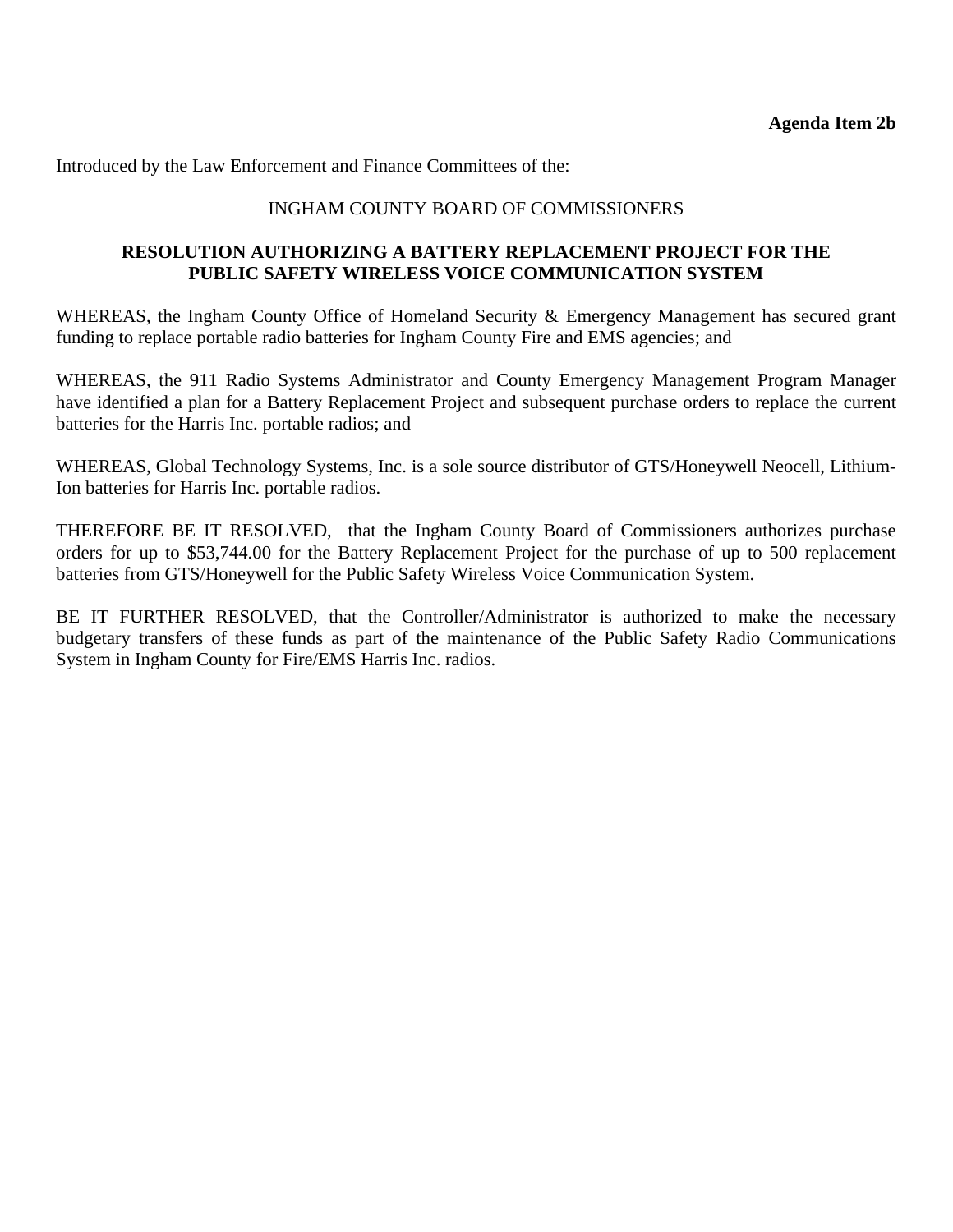<span id="page-13-0"></span>

| DATE:           | July 29, 2012                                                                                                            |
|-----------------|--------------------------------------------------------------------------------------------------------------------------|
| TO:             | Law Enforcement Committee<br><b>Finance Committee</b>                                                                    |
| <b>FROM</b>     | Sergeant Robert Ott, Office of Homeland Security & Emergency Management                                                  |
| <b>SUBJECT:</b> | Resolution To Accept Grant Funds From The State Of Michigan Emergency Management<br>Performance Grant (EMPG) For FY 2012 |

Commissioners:

This resolution is to accept the funds for the EMPG grant for the FY2012. This reimburses Ingham County for a portion of salary and fringes for the Emergency Management Program Manager (SGT Robert Ott). This is based on performance and meeting goals set forth by the State of Michigan. This is a pass-through grant from FEMA to the Michigan State Police. This year's amount is \$47,737.00 which is 37.027%

I recommend your approval.

#### **Agenda Item 2c**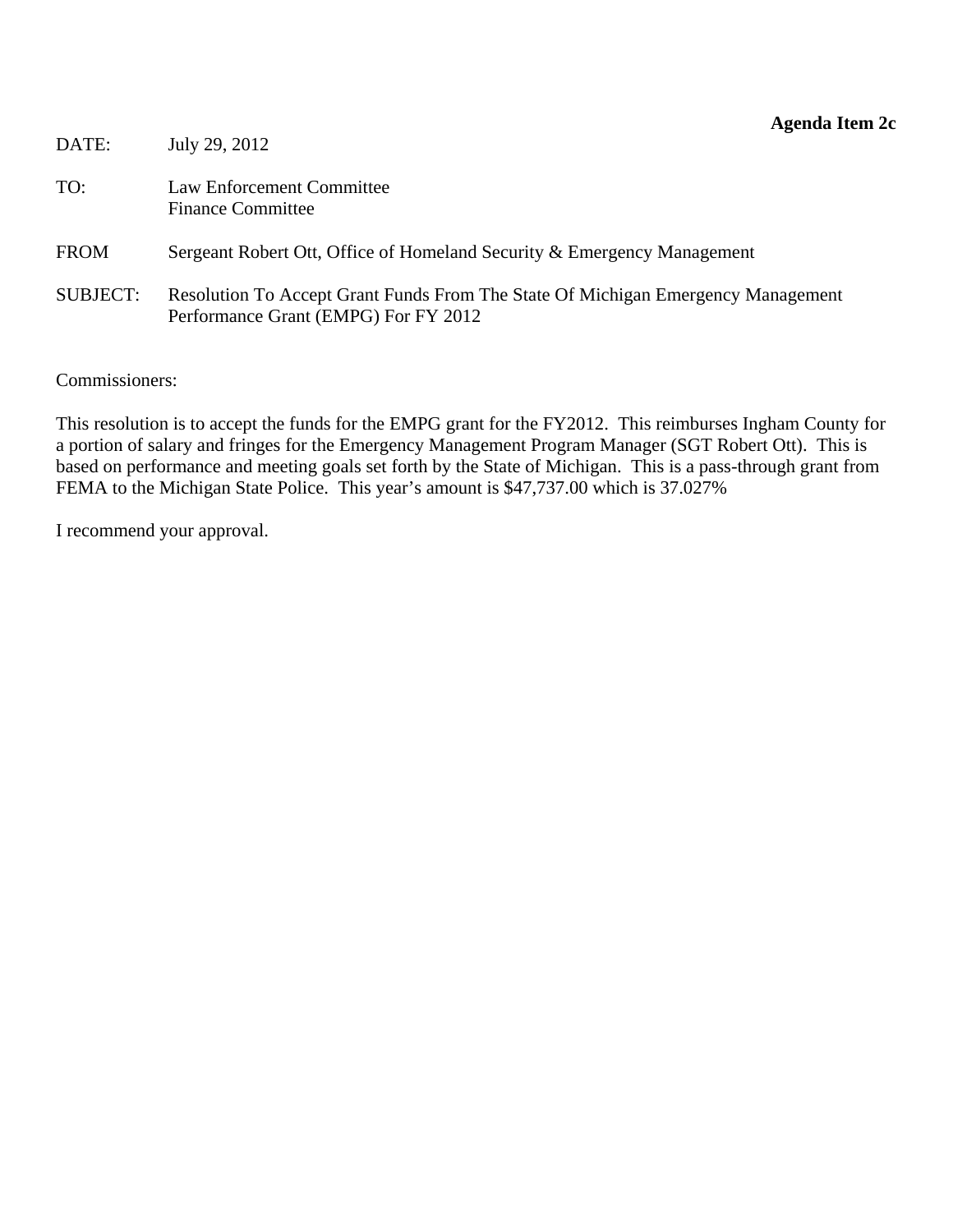Introduced by the Law Enforcement and Finance Committees of the:

#### INGHAM COUNTY BOARD OF COMMISSIONERS

#### **RESOLUTION TO ACCEPT GRANT FUNDS FROM THE STATE OF MICHIGAN EMERGENCY MANAGEMENT PERFORMANCE GRANT (EMPG) FOR FY 2012**

WHEREAS, the Ingham County Office of Homeland Security & Emergency Management has fulfilled it's requirements under Public Act 390 regarding an Emergency Management Program and; and

WHEREAS, the Emergency Management Performance Grant (EMPG) for FY 2012, required Ingham County to develop and maintain an Emergency Management Program capable of protecting life, property, and vital infrastructure in times of disaster or emergency; and

WHEREAS, the award reimburses Ingham County for a portion of the Office of Homeland Security and Emergency Management Program Manager wages and fringe benefits.

THEREFORE BE IT RESOLVED, the Ingham County Board of Commissioners approves the acceptance of the FY 2012 the Emergency Management Performance Grant from the State of Michigan for \$47,737.00, for the time period of October 1, 2011 through September 30, 2012.

BE IT FURTHER RESOLVED, that the Ingham County Board of Commissioners directs the Controller/Administrator to make any necessary budget adjustments in the Ingham County Office of Homeland Security & Emergency Management 2012 Budget.

BE IT FURTHER RESOLVED, that the Ingham County Board of Commissioners authorizes the Board Chair and the County Clerk to sign any necessary documents that are consistent with this resolution and approved as to form by the County Attorney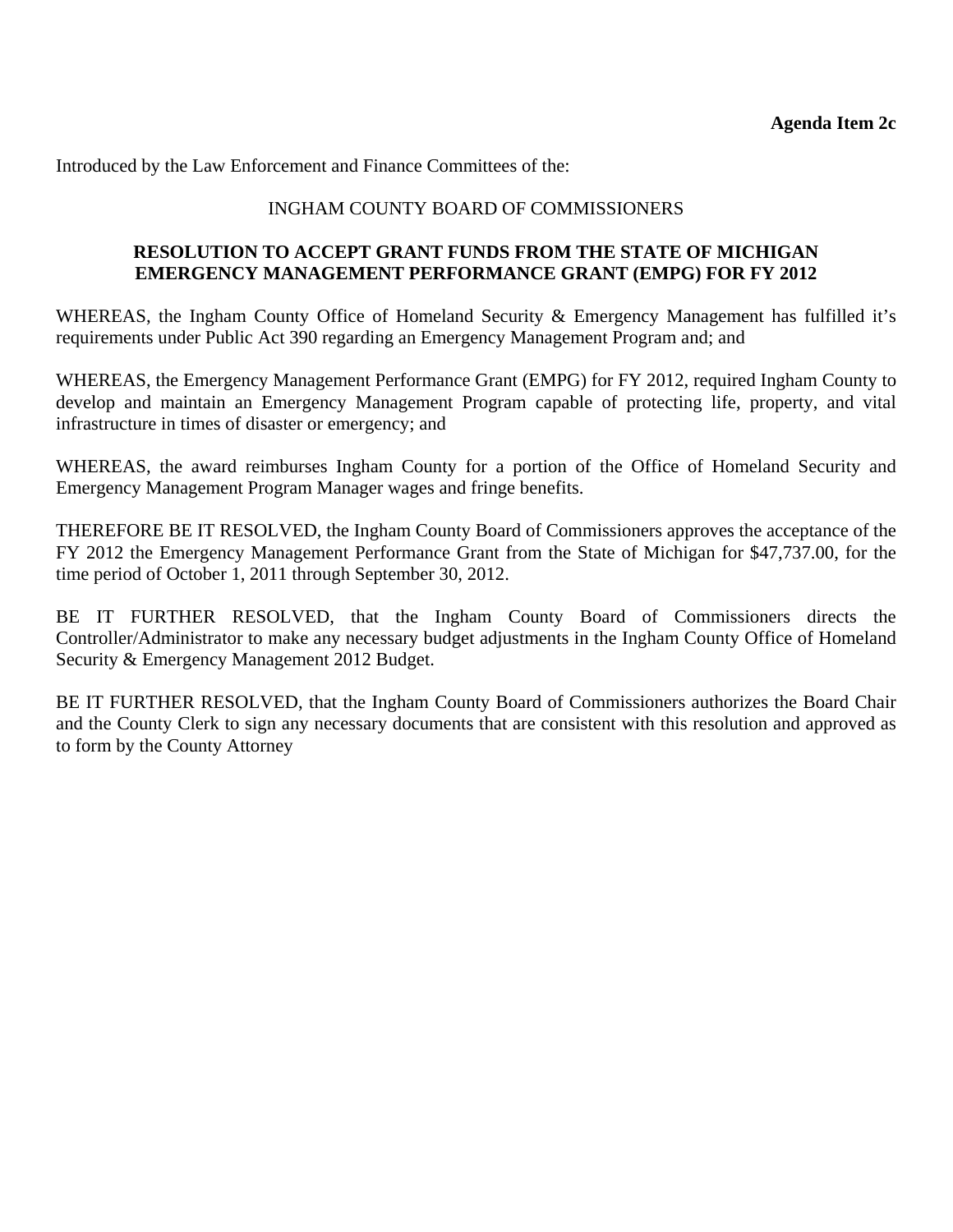#### **Agenda Item 3**

#### <span id="page-15-0"></span>**MEMO**

| TO:   | Law Enforcement and Finance Committees                  |
|-------|---------------------------------------------------------|
| FROM: | Lisa McCormick, Chief Assistant Prosecutor              |
| RE:   | Juvenile Accountability and Restorative Justice Project |
| DATE: | July 30, 2012                                           |

From 1998 through 2012, the Prosecuting Attorney administered the Juvenile Accountability Block Grant (JABG) program under contract with the Michigan Department of Human Services. This program was discontinued earlier this year because the county fell "out of formula" and was not eligible to re-apply for grant funding.

In an effort to continue the program, the Prosecuting Attorney's Office applied for continuation of funding with the Capitol Region Community Foundation. The program has been granted \$4,000 out of a request for \$19,000. The additional \$15,000 in funding requested will be under review and we expect to hear a decision in late August or shortly thereafter. This \$4,000 grant award will cover the cost of the program until we hear about the additional \$19,000.00. The \$2185.00 grant match is already accounted for in the 2012 and 2013 operating budget.

This grant program – the Ingham County Juvenile Accountability and Restorative Justice Project - will continue the programming of the Juvenile Accountability Block Grant, and provide a ticket diversion program for youths accused of juvenile ticket offenses such as truancy and curfew violations, as well as school disciplinary violations such as fighting. Youths who successfully complete the program (which includes a mediation intervention as well as a weekend family seminar that includes education on successful peer interactions and skill-building) will have their tickets dismissed. This program will serve the youths and their families, while keeping low-level juvenile offenders out of the court system.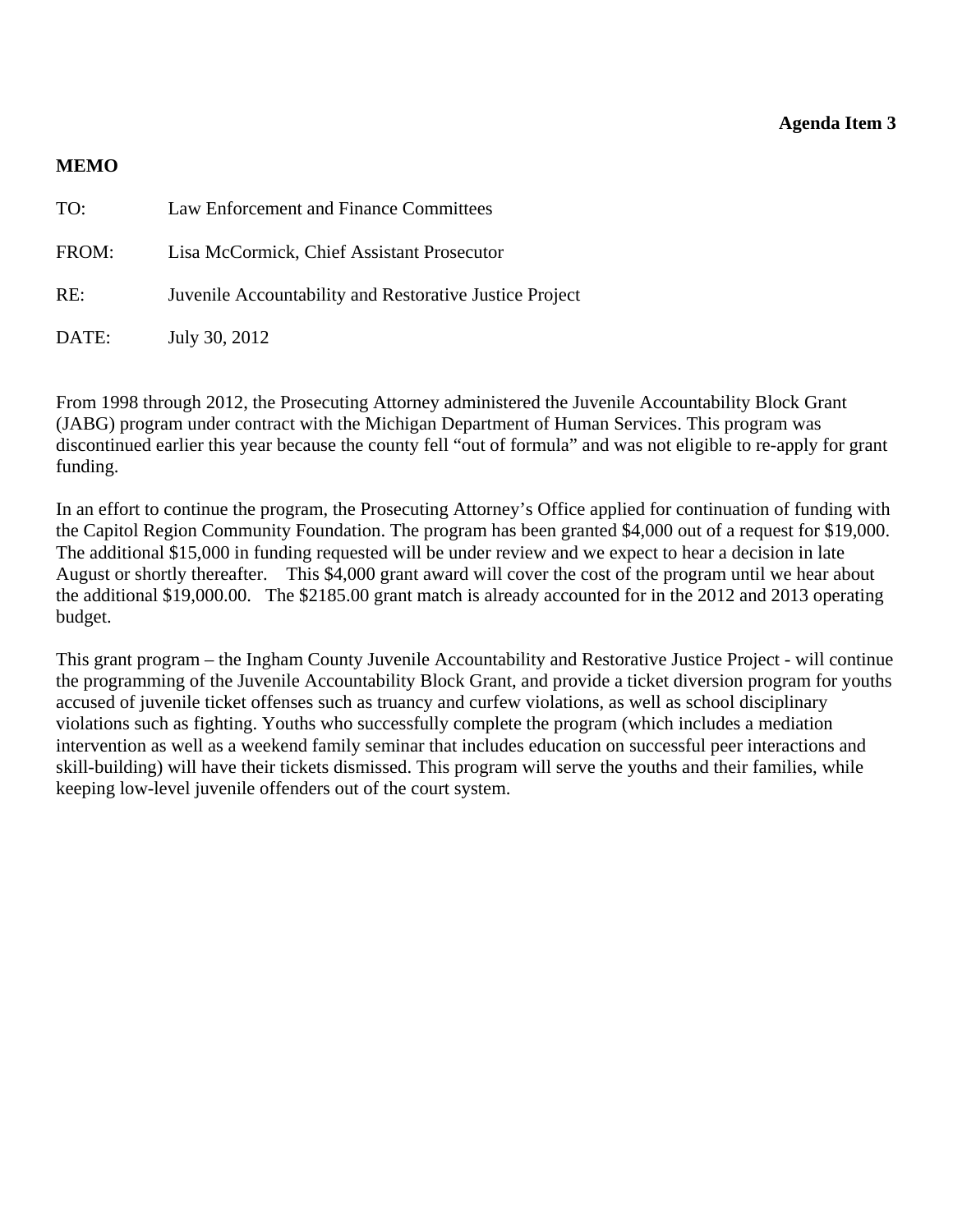Introduced by Law Enforcement and Finance Committees of the:

#### INGHAM COUNTY BOARD OF COMMISSIONERS

#### **RESOLUTION TO AUTHORIZE A JUVENILE ACCOUNTABILITY GRANT FROM THE CAPITOL REGION COMMUNITY FOUNDATION AND SUB-CONTRACT WITH THE DISPUTE RESOLUTION CENTER OF CENTRAL MICHIGAN**

WHEREAS, the Ingham County Prosecutor's Office applied for and has been approved funding for the "Juvenile Accountability and Restorative Justice Project" from the Capitol Region Community Foundation; and

WHEREAS, the grant is for \$4,000, with a county match of \$2,185, a Resolution Services Corporation match of \$1,815 and a City of Lansing match of \$6,000; and

WHEREAS, the program was originally authorized by Resolution #07-085, and subsequently re-authorized by Resolution #10-144 and 11-055; and

WHEREAS, the Resolution Services Corporation (formerly Dispute Resolution Center) of Central Michigan has provided quality services to Ingham County youth through the Juvenile Accountability Block Grant, providing early intervention for low-level juvenile offenders with ticket offenses; and

WHEREAS, the services provided by the Resolution Services Corporation through the Juvenile Accountability Block Grant, and this subsequent continuation program, titled "Ingham County Juvenile Accountability and Restorative Justice Project", save court resources, by managing juvenile ticket offenses that would otherwise be submitted to the Circuit Court-Family Division; and

WHEREAS, the County Prosecutor's Office is currently under consideration for additional Capitol Region Community Foundation funding to augment this project, to be considered during the month of August 2012; and

WHEREAS, the City of Lansing's financial involvement in this project will consist of a separate sub-contract between the City of Lansing and the Resolution Services Corporation; and

WHEREAS, the Resolution Services Corporation financial involvement as a funder of the program will be handled internally by the Corporation.

THEREFORE BE IT RESOLVED, that the Ingham County Board of Commissioners approves a grant award contract in the amount of \$4,000 with a county match of \$2,185 already budgeted for 2012 for a total program cost of \$6,185 for the "Juvenile Accountability and Restorative Justice Project

BE IT FURTHER RESOLVED, that the Ingham County Board of Commissioners approves a subcontract between the Ingham County Prosecutor and the Resolution Services Corporation, in the amount of \$6,185, for Juvenile Accountability and Restorative Justice programming for the time period of June 13, 2012 through June 12, 2013

BE IT FURTHER RESOLVED, that the Controller/Administrator is authorized to make any necessary budgetary adjustments in the 2012 and 2013 Prosecuting Attorney's Office budget.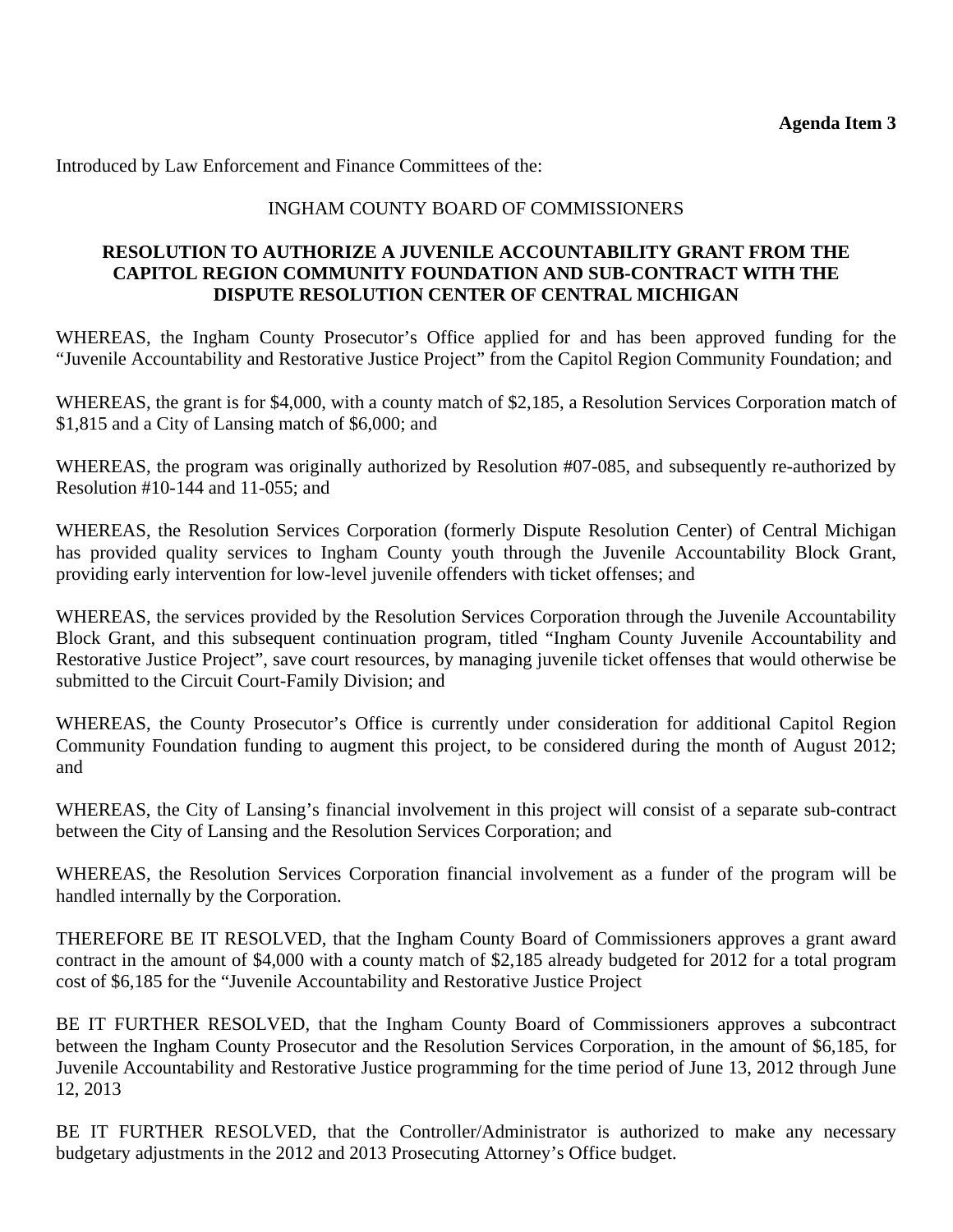BE IT FURTHER RESOLVED, that the Ingham County Board of Commissioners authorizes the Board Chairperson, the County Clerk, and the Prosecutor to sign any necessary contract or subcontract documents that are consistent with this resolution and approved as to form by the County Attorney.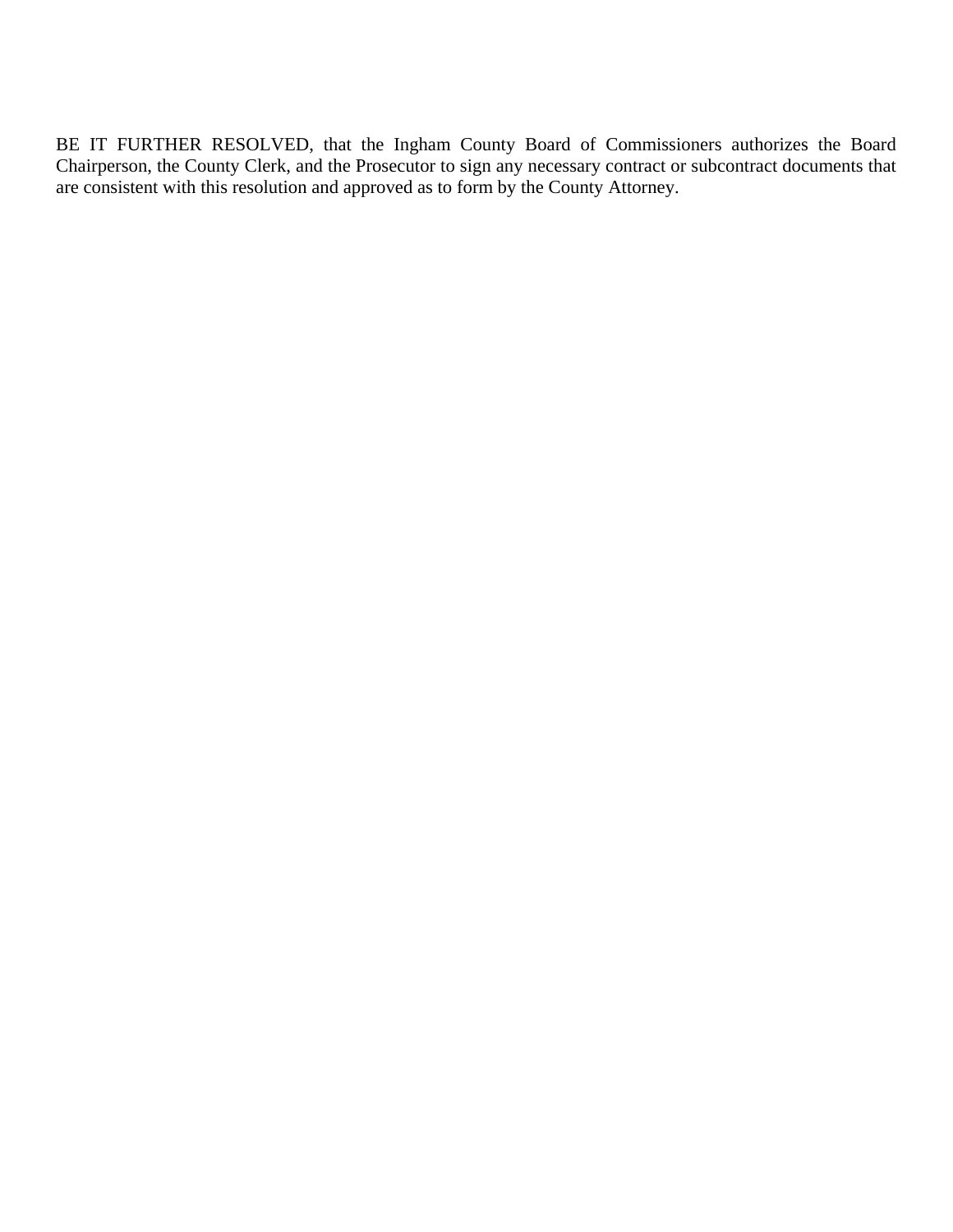#### **MEMORANDUM**

<span id="page-18-0"></span>

| TO:   | Law Enforcement Committee of the Ingham County Board of Commissioners |
|-------|-----------------------------------------------------------------------|
| FROM: | Lance Langdon, 911 Director                                           |
| DATE: | August 9, 2012                                                        |
| RE:   | Director's Report                                                     |

#### CENTER UPDATE

- The 911 Center opened for business at 7:00 am on June 27, 2012, with transfer of lines the Lansing and East Lansing Centers were closed prior to Noon this same date.
- Training was provided to all employees on their first day of work, to cover the new equipment
- Additional staffing both Dispatcher and Supervisor was in place for the first 48 hours.
- $\cdot$  To accommodate training minimum staffing was raised to 13 dispatchers until the June 14<sup>th</sup>
- $\cdot$  June 14<sup>th</sup> we began to allow Dispatchers to take vacations and reduced staffing to 11-24/7
- After the 14<sup>th</sup> for two weeks additional new training was not done to allow staff to get comfortable in their positions.
- August we have started to target the last of the training needed by the current dispatchers.
- $\triangleleft$  About 80 applications have been reviewed to begin the process to fill the 11 open Dispatch positions.
- $\bullet\bullet\text{ We have one open Dispatch Supervisor position that we will be promoting shortly.}$

#### CONTRACT UPDATES

- Contract talks are underway with the Teamster (supervisory) unit
- $\triangleleft$  The FOP (dispatchers) unit is in mediation
- Grievances have been filed over issues in past contract language, 1 request for arbitration has been received.

#### RADIO SYSTEM UPDATE

 The Ingham County Public Safety Radio System is still being moved to the new center. The move has caused minor outages over the last several weeks. This has been for the most part due to technicians working on the system, unknowingly bringing the system down. We had initial issues with console touchscreens and a later problem with equipment at the Lansing City Hall that failed. Back up radios were used in each case.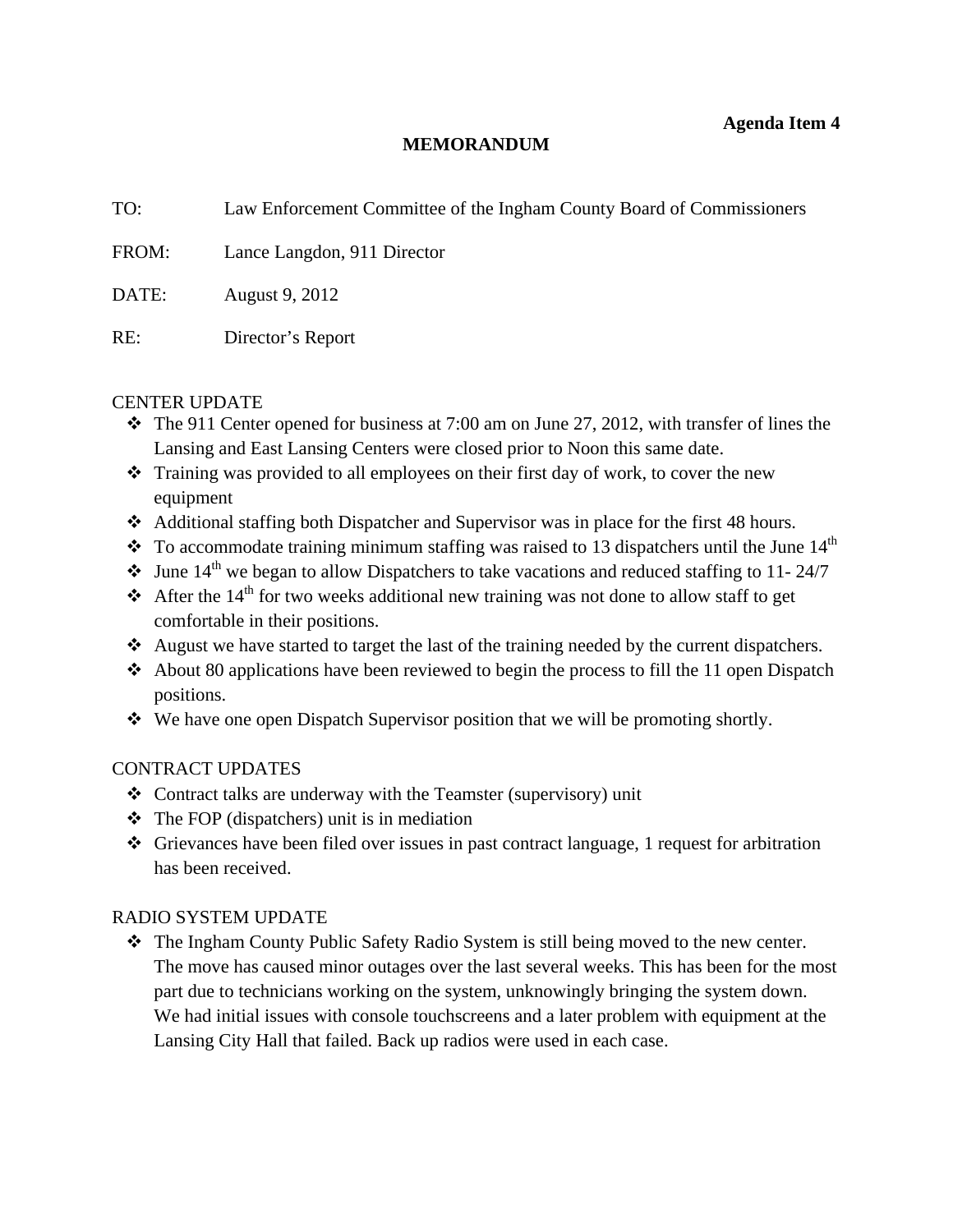#### PHONE SYSTEM UPDATE

- $\div$  The new 9-1-1 Phone System was put in place with a primary and alternate route to connect the servers at Ingham and Livingston County 9-1-1. The connections are both Fiber that is running on the ZAYO system. This system has had several losses of signal, 3 of which so far have brought the 9-1-1 phone systems down. Calls were transferred to Eaton and Livingston Counties, with calls then transferred by radio to our center. The process is in place to route calls to another center in the event of this type of failure. In the past Lansing and East Lansing were the alternate for each other. The last failure for East Lansing was last year with a pole struck outside city hall, prior to that a farmer cut a line in Ionia about two years ago taking lines out of service.
- We are working towards a solution for our connection problems between Ingham and Livingston County.
	- o Short term- We (the CEIL group) are working towards an agreement with ACD.net to provide a separate connection between the two centers. This will allow for the connection to switch between the Zayo connection and the ACD connection when there is a loss of connectivity on a given line. This differs from the current configuration as both lines on the Zayo are running together on their system. A separate connection had initially been planned but it was found to run same fiber so it did not give us a redundant path.
	- o Long term- We have applied for two different grants to install a microwave hop between Ingham and Livingston. Each of these grants does have a 25% match, with the estimated cost at this time for the hop at \$100,000.00. The 4 counties would share the cost of the match, based on the percentage of positions in the system. Our part is just under 50%. This equates to about \$12,500.00 match if we get the grants to pay for the system. This microwave hop also has future potential for use with other communications outside of the phones system in the future.
- Phone Administrative reporting classes took place the first two weeks of August for all four counties, (CEIL). This training is at our center in the training room.

#### CALL CENTER STATISTICS

- For the Month of July the center answered 12,239 Emergency and 28,971 Non-Emergency Phone Calls.
- $\bullet$  For the Month of July the 41,210 calls equate to an average of 1329 phone calls per day, or just over 55 calls per hour, for just under 1 call per minute on average.
- For the Month of July Dispatchers entered 23,413 calls for service into CAD (computer aided dispatch) which equates to an average of 755 calls per day or 31 calls per hour.